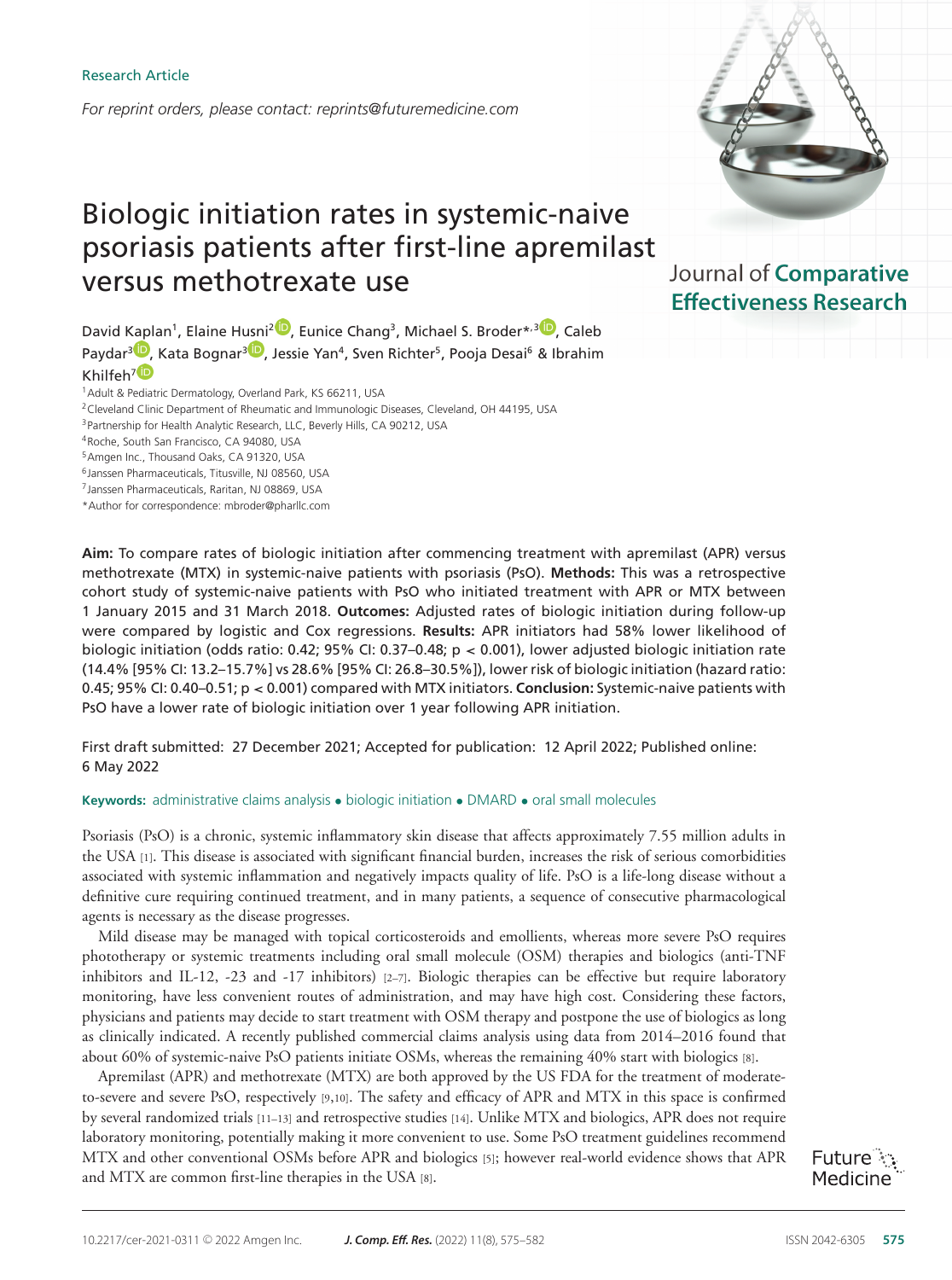Evidence comparing APR with MTX in the treatment of systemic-naive (i.e., not previously been treated with OSM or biologics) PsO patients is limited. The objective of this study was to compare APR with MTX for the treatment of PsO in a real-world setting. In particular, it aimed to compare biologic initiation rates, length of time to biologic initiation, and index medication adherence and discontinuation between systemic-naive PsO patients who were newly initiating APR or MTX.

## **Materials & methods**

This study employed a retrospective cohort design of administrative claims data (2014–2019) from the  $\text{IBM}^{\text{\textregistered}}$ MarketScan® Commercial and Medicare Supplemental databases to examine biologic initiation rate in patients with PsO who newly initiated APR and MTX. The MarketScan data comprise health services for more than 39.7 million patients through privately insured fee-for-service, point-of-service or capitated health plans. This database contains enrollment information and administrative claims data with healthcare utilization information (e.g., inpatient and outpatient services, and prescription drug claims). This study used deidentified patient records and did not involve the collection, use or transmittal of individually identifiable data; therefore, institutional review board approval to conduct this study was not necessary.

Prevalent patients with PsO were identified based on having at least one diagnosis code for PsO (*International Classification of Diseases, 9th Revision, Clinical Modification* [ICD-9-CM] code 696.1x or ICD-10-CM code L40.0, L40.8, L40.9) from a dermatologist or rheumatologist visit during the study period between 1 January 2014 to 31 March 2019 [15,16]. Patients were included if they initiated APR or MTX during the identification period (1 January 2015 to 31 March 2018). The date of the first claim for APR or MTX during the identification period was assigned as the index date. Patients were required to be at least 18 years of age on the index date, have continuous enrollment for at least 1 year prior to (baseline period) and 1 year after (follow-up period) the index date, and have at least one of the diagnosis claims for PsO in the baseline period or on the index date. Patients were excluded if they had claims for any systemic treatment agents (systemic-naive, including APR and MTX but not including symptomatic treatments) in the baseline period, biologic-indicated autoimmune conditions (ulcerative colitis, Crohn's disease, rheumatoid arthritis and other inflammatory polyarthropathies, ankylosing spondylitis, juvenile idiopathic arthritis) or cancer (malignant neoplasms excluding nonmelanoma skin cancer) [17] in the baseline and follow-up periods, or had multiple systemic medications administered on the index date. A subset with 2 years of follow-up was also identified for a subgroup analysis.

Analyses were based on intention to treat, with individuals analyzed as part of their index treatment group regardless of subsequent changes in therapy. Demographic characteristics, prescriber specialty (defined as the specialty on the medical claim closest in time to the index date) and comorbidities, including the Charlson Comorbidity Index, as well as healthcare utilization and costs, were measured in the baseline period [18–20]. The primary outcomes were biologic initiation rate and time to biologic initiation, reported for the 1-year follow-up period in the main analysis and for the 2-year follow-up period in the subgroup analysis. Biologic initiation was defined as having a claim for a biologic therapy during the follow-up period, regardless of whether it was in addition to (add-on) or switch from the index therapy. The secondary outcomes were treatment patterns. Particularly, index therapy adherence was measured as the proportion of days covered during the follow-up period, defined as the number of days with index therapy available divided by the length of the observation period (365 days). Index treatment discontinuation was also reported for the follow-up period (defined as a  $\geq$ 60day gap in days' supply). Restart of the index therapy was also measured (defined as reinitiating the index treatment following discontinuation). Descriptive statistics including means, standard deviations, and relative frequencies and percentages were reported for continuous and categorical data.

As the descriptive analyses used retrospective data rather than data from randomized trials, modeling was further performed to control for differences in observed characteristics of the two cohorts that may confound the findings. Logistic regression models were conducted to estimate the likelihood of biologic initiation during the 1-year follow-up period. Cox regression models were used to evaluate the risk of biologic initiation. All models were adjusted for the following: age group, gender, region, prescriber specialty, comorbid psoriatic arthritis (PsA), Charlson Comorbidity Index, index year, nonalcoholic fatty liver disease, serious infection, pain medication and glucocorticoid utilization, baseline healthcare utilization (in both inpatient and outpatient settings) and baseline healthcare costs (per US\$1000). The odds ratio (OR) and 95% confidence interval (CI), as well as adjusted rates and 95% CI, were reported for the logistic regression model, whereas the hazard ratio (HR) and 95% CI were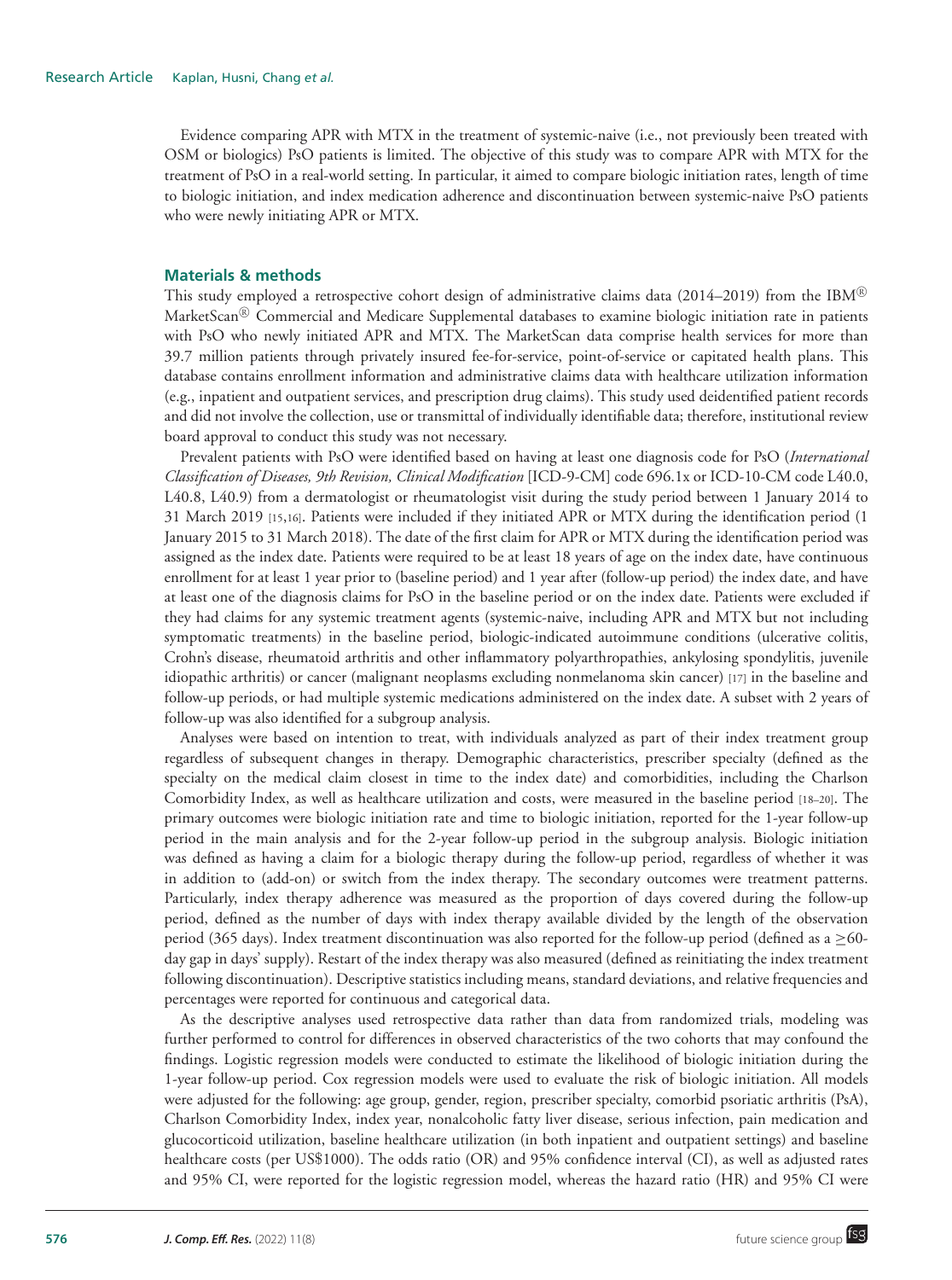| Table 1. Baseline patient characteristics, utilization and costs.        |                    |                          |                        |                        |         |  |  |  |
|--------------------------------------------------------------------------|--------------------|--------------------------|------------------------|------------------------|---------|--|--|--|
|                                                                          |                    | <b>Apremilast</b>        | <b>Methotrexate</b>    | All                    | p-value |  |  |  |
| N (%)                                                                    |                    | 3288 (56.1)              | 2572 (43.9)            | 5860 (100)             |         |  |  |  |
| Age, years                                                               | Mean (SD)          | 49.2 (12.9)              | 49.5 (13.2)            | 49.3 (13.1)            | 0.289   |  |  |  |
| <b>Female</b>                                                            | No. (%)            | 1772 (53.9)              | 1417 (55.1)            | 3189 (54.4)            | 0.360   |  |  |  |
| Insurance type                                                           |                    |                          |                        |                        |         |  |  |  |
| Commercial                                                               | No. (%)            | 2956 (89.9)              | 2311 (89.9)            | 5267 (89.9)            | 0.949   |  |  |  |
| Medicare supplemental                                                    | No. (%)            | 332 (10.1)               | 261 (10.1)             | 593 (10.1)             |         |  |  |  |
| <b>Prescriber specialty</b>                                              |                    |                          |                        |                        |         |  |  |  |
| Dermatologist                                                            | No. (%)            | 1542 (46.9)              | 1183 (46.0)            | 2725 (46.5)            | < 0.001 |  |  |  |
| Rheumatologist                                                           | No. (%)            | 83(2.5)                  | 572 (22.2)             | 655 (11.2)             |         |  |  |  |
| Primary care/PA/NP                                                       | No. (%)            | 400 (12.2)               | 196 (7.6)              | 596 (10.2)             |         |  |  |  |
| Other/Unknown                                                            | No. (%)            | 1263 (38.4)              | 621 (24.1)             | 1884 (32.2)            |         |  |  |  |
| <b>Charlson Comorbidity Index</b>                                        | Mean (SD)          | 0.6(1.2)                 | 0.5(1.1)               | 0.6(1.1)               | 0.121   |  |  |  |
| No. of chronic conditions                                                | Mean (SD)          | 3.6(2.1)                 | 3.7(2.1)               | 3.7(2.1)               | 0.077   |  |  |  |
| <b>Psoriatic arthritis</b>                                               | No. (%)            | 438 (13.3)               | 505 (19.6)             | 943 (16.1)             | < 0.001 |  |  |  |
| <b>Pain medications</b>                                                  | No. (%)            | 1354 (41.2)              | 1259 (49.0)            | 2613 (44.6)            | < 0.001 |  |  |  |
| Glucocorticoids                                                          | No. (%)            | 866 (26.3)               | 935 (36.4)             | 1801 (30.7)            | < 0.001 |  |  |  |
| Baseline total healthcare costs (\$)                                     | Mean (SD) [median] | 10,509 (26,679.6) [4324] | 8882 (17,296.8) [3845] | 9795 (23,049.3) [4123] | 0.005   |  |  |  |
| NP: Nurse practitioner; PA: Physician assistant; SD: Standard deviation. |                    |                          |                        |                        |         |  |  |  |

reported for the Cox regression model. In a subgroup analysis, estimations were replicated for a subgroup with 2 years of follow-up.

All data transformations and statistical analyses were performed using SAS $^\copyright$  version 9.4.

## **Results**

Among the total of 5860 systemic-naive PsO patients identified meeting the study criteria between 1 January 2015 and 31 December 2018, 3288 initiated APR and 2572 initiated MTX. Table 1 provides baseline characteristics for the study cohort. The mean age of APR initiators was 49.2 years versus 49.5 years for MTX initiators (p = 0.289). The percentage of females was similar among APR (53.9%) and MTX (55.1%) initiators ( $p = 0.36$ ). Approximately 90% of each group was commercially insured. The prescriber specialty was significantly different between groups, with 22.2% of the MTX initiators receiving the index prescription from a rheumatologist compared with 2.5% of the APR initiators ( $p < 0.001$ ). The mean number of Charlson comorbidities was similar among the two groups (APR vs MTX: 0.6 vs 0.5;  $p = 0.121$ ), and 13.1% of APR users had a comorbid PsA diagnosis compared with 19.6% of the MTX group (p < 0.001). APR users were less likely than MTX users to have depression (9.9% vs 11.8%;  $p = 0.022$ ) and hypertension (17.6% vs 20.0%;  $p = 0.017$ ); however, for every other comorbidity of interest, the differences between the two groups were not statistically significant (Supplementary Table 2).

APR users were less likely than MTX users to be on pain medications (41.2% vs 49.0%;  $p < 0.001$ ) and glucocorticoids (26.3% vs 36.4%;  $p < 0.001$ ) at baseline (Table 1 & Supplementary Table 3). Last, mean baseline healthcare costs were higher among APR users than among MTX users (US\$10,509 vs \$8882; p = 0.005).

Fewer APR users initiated biologic treatment than MTX users throughout the 1-year follow-up period (Figure 1). During the first 3 and 6 months of follow-up, the unadjusted biologic initiation rates in the APR and MTX cohorts were 2.4% versus 10.7% ( $p < 0.001$ ) and 6.8% versus 21.3% ( $p < 0.001$ ), respectively. At the end of the 1-year follow-up, fewer APR patients (14.2%) than MTX patients (30.5%) initiated biologic treatment (Table 2).

The mean time to biologic initiation during the 1-year follow-up was 188.4 days in the APR cohort compared with 138.7 days in the MTX cohort ( $p < 0.001$ ) (Table 2). The most frequently used first biologic treatment was adalimumab for both the APR and MTX cohorts (Supplementary Tables 6 & 7).

APR users were more compliant to their index therapies. The mean proportion of days covered for the index therapy was 0.57 for the APR cohort and 0.46 for the MTX cohort ( $p < 0.001$ ). The discontinuation rate of the index therapy was 56.7% for APR users and 71.7% for MTX users during the 1-year follow-up period (p < 0.001). Among patients who discontinued their index therapy, 12.6% of APR users and 6.0% of MTX users restarted after an index treatment gap of more than 60 days within the follow-up period ( $p < 0.001$ ) (Table 2).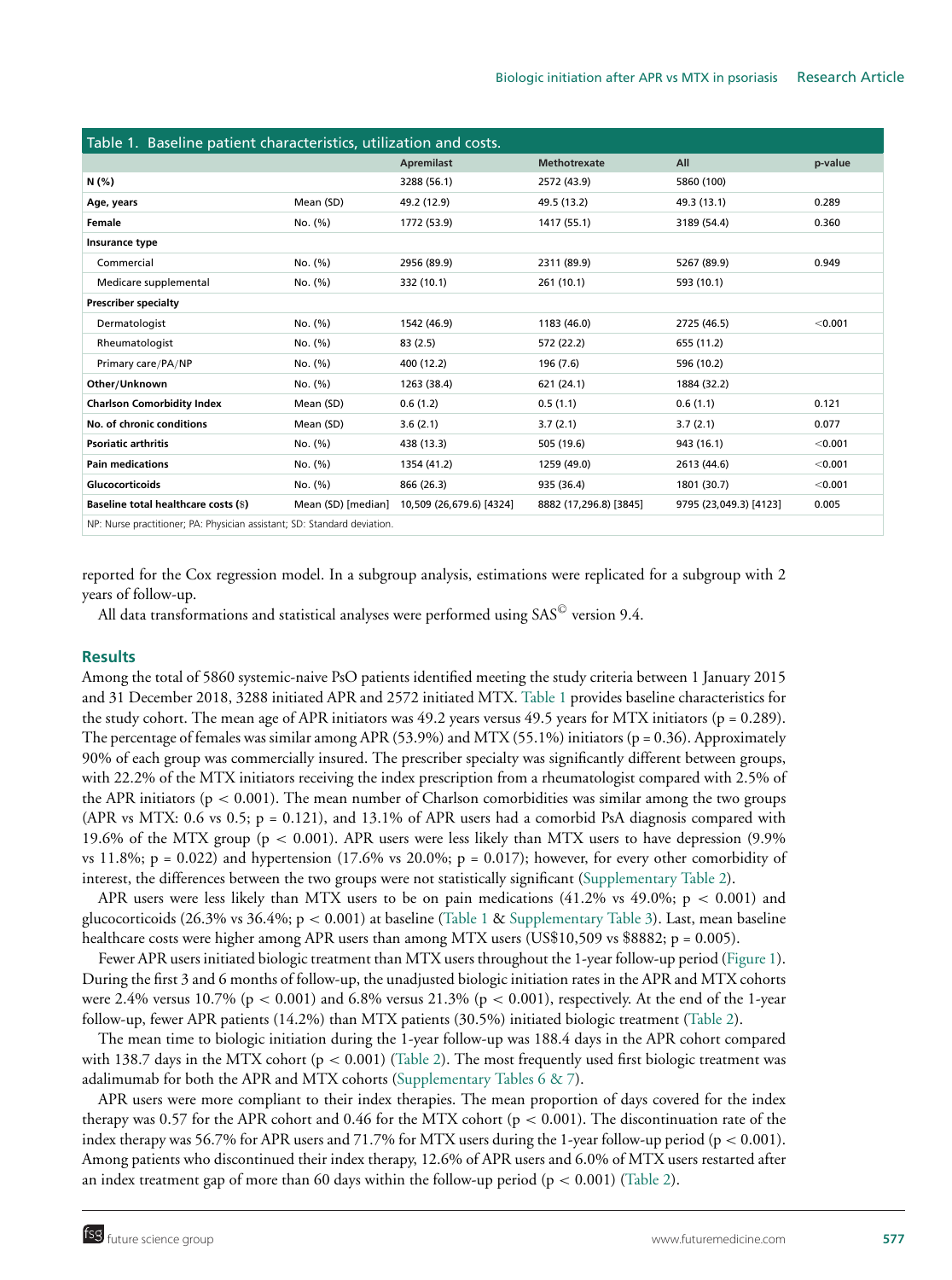

**Figure 1. Time to biologic initiation during the 1-year follow-up period.**

| Table 2. Biologic initiation and adherence to index therapy during the 1-year follow-up period (unadjusted). |                       |                     |                       |                     |         |  |  |  |  |
|--------------------------------------------------------------------------------------------------------------|-----------------------|---------------------|-----------------------|---------------------|---------|--|--|--|--|
|                                                                                                              |                       | <b>Apremilast</b>   | <b>Methotrexate</b>   | All                 | p-value |  |  |  |  |
| N (%)                                                                                                        |                       | 3288 (56.1)         | 2572 (43.9)           | 5860 (100)          |         |  |  |  |  |
| Biologic initiation rate during the 1-year follow-up period                                                  | No. (%)               | 467 (14.2)          | 785 (30.5)            | 1252 (21.4)         | < 0.001 |  |  |  |  |
| Days to biologic initiation among patients who initiated<br>biologic in 1 year                               | Mean (SD)             | 188.4 (91.6)        | 138.7 (92.2)          | 157.2 (95.0)        | < 0.001 |  |  |  |  |
| <b>Biologic initiation rate within 3 months</b>                                                              | No. (%)               | 79 (2.4)            | 276 (10.7)            | 355(6.1)            | < 0.001 |  |  |  |  |
| <b>Biologic initiation rate within 6 months</b>                                                              | No. (%)               | 222 (6.8)           | 548 (21.3)            | 770 (13.1)          | < 0.001 |  |  |  |  |
| PDC of index therapy during the 1-year follow-up period                                                      | Mean (SD)<br>[median] | 0.574(0.319)[0.575] | 0.458 (0.334) [0.384] | 0.523(0.331)[0.493] | < 0.001 |  |  |  |  |
| Duration of index therapy (60-day gap) during the 1-year<br>follow-up period                                 | Mean (SD)<br>[median] | 226.5 (135.4) [241] | 178.3 (134.9) [142]   | 205.3 (137.3) [189] | < 0.001 |  |  |  |  |
| Discontinuation ( $\geq 60$ -day qap)                                                                        | No. (%)               | 1865 (56.7)         | 1845 (71.7)           | 3710 (63.3)         | < 0.001 |  |  |  |  |
| <b>Restart following discontinuation</b>                                                                     | No. (%)               | 235 (12.6)          | 110(6.0)              | 345 (9.3)           | < 0.001 |  |  |  |  |
| PDC: Proportion of days covered: SD: Standard deviation                                                      |                       |                     |                       |                     |         |  |  |  |  |

PDC: Proportion of days covered; SD: Standard deviation.

# Table 3. Biologic initiation adjusted results in the cohorts with 1- and 2-year follow-up (apremilast vs methotrexate).

|                                   |                     | Cox regression<br>(risk of biologic initiation during follow-up) |                     | Logistic regression<br>(any biologic use during follow-up) |  |  |
|-----------------------------------|---------------------|------------------------------------------------------------------|---------------------|------------------------------------------------------------|--|--|
|                                   | HR (95% CI)         | p-Value                                                          | OR (95% CI)         | p-Value                                                    |  |  |
| Patients with 1-year follow-up    | $0.45(0.40 - 0.51)$ | < 0.001                                                          | $0.42(0.37-0.48)$   | < 0.001                                                    |  |  |
| Patients with 2-year follow-up    | $0.56(0.49 - 0.64)$ | < 0.001                                                          | $0.54(0.46 - 0.63)$ | < 0.001                                                    |  |  |
| HR: Hazard ratio; OR: Odds ratio. |                     |                                                                  |                     |                                                            |  |  |

After adjusting for potential confounders, patients treated with APR maintained a lower risk of biologic initiation when compared with patients treated with MTX (hazard ratio: 0.45; 95% CI: 0.40-0.51; p < 0.001) (Table 3 & Supplementary Table 8).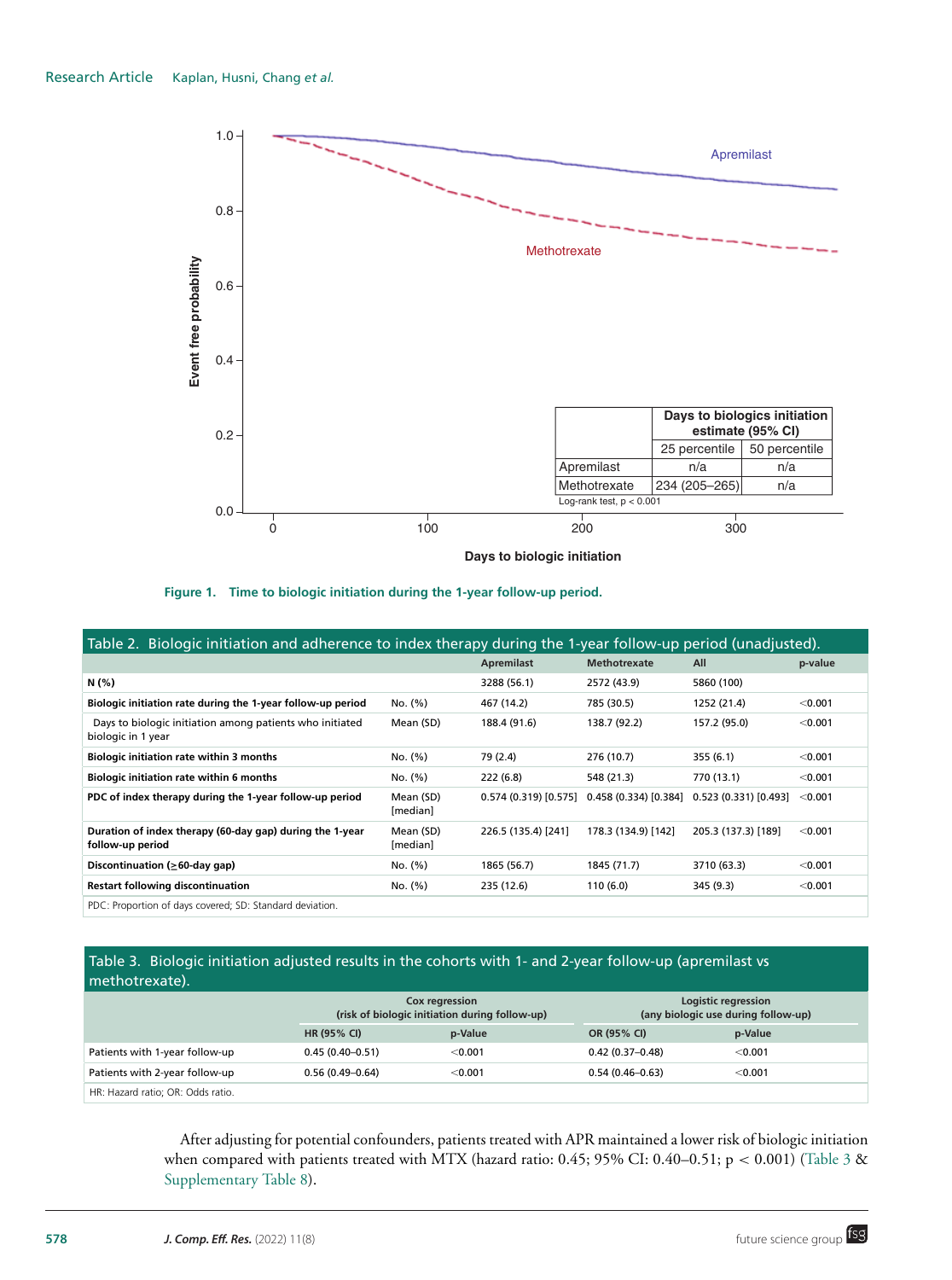The logistic model showed that the likelihood of biologic initiation was statistically significantly lower with APR treatment even after adjusting for potential confounders (odds ratio: 0.42; 95% CI: 0.37–0.48; p < 0.001) (Supplementary Table 4) with adjusted rates of biologic initiation being 14.4% (95% CI: 13.2–15.7%) for the APR cohort compared with 28.6% (95% CI: 26.8–30.5%) for the MTX cohort.

To evaluate the robustness of the findings, the analyses were repeated for a subgroup of patients who had at least 2 years of continuous enrollment after their index date. Findings were similar in this subgroup to ones in the main analysis.

## **Discussion**

This study in an adult, systemic-naive PsO population with primary commercial or Medicare supplemental insurance found that patients treated with APR had a lower rate of, as well as longer time to, biologic initiation when compared with patients treated with MTX. These results were robust in patients with 1 and 2 years of follow-up after APR or MTX initiation, with differences being observed as early as 3 months post-index.

APR and MTX are both indicated for PsO, and real-world evidence shows that they are common first-line treatments for that disease. However, there are no randomized trials directly comparing APR to MTX in PsO. An indirect comparison based on data from clinical trials did not find a statistically significant difference in the efficacy of APR versus MTX [21].

Biologic initiation as an outcome may serve as a suitable proxy for suboptimal disease control in PsO, and it can easily be assessed from administrative claims databases. Previous studies demonstrated that higher disease activity is a predictor for biologic therapy initiation in PsO [22] and other autoimmune diseases such as rheumatoid arthritis [23–25].

Use of biologic initiation in PsO can be particularly helpful. Fluctuating symptoms, frequent dose adjustments and medication hoarding are typical in this condition. Therefore, other traditional treatment pattern measures used in claims studies, such as adherence or persistence, may be harder to interpret. Although low adherence is usually negatively associated with adequate control of disease, it is possible that patients with PsO experience periods of symptom control and temporarily pause treatment. This is consistent with the higher restart rate observed with APR.

In a cohort of patients with PsO, this study found that treatment with APR was associated with extended time to biologic initiation – the next line of treatment – when compared with MTX treatment. Future research using clinical measures could investigate whether biologic initiation is associated with disease progression, suboptimal disease control or toxicity in PsO. Research could also examine patient-specific and clinical factors associated with progression to biologic therapies.

Our study has several limitations. First, this study was a retrospective, observational analysis using large administrative claims data, thus randomized treatment assignment was not possible. Generally, administrative claims data lack possibly important clinical details providing information on disease severity and symptoms and thus does not allow to control for all potentially confounding variables. In particular, it is plausible that MTX users in our cohort have more severe disease than APR users and thus are more likely to switch to biologics. However, the modeling analyses included several measurable proxies of disease severity, such as prescriber specialty, pre-index healthcare costs and resource utilization, use of glucocorticoids and pain medications, and comorbidities/PsA. In addition, administrative claims data do not reflect whether medications are taken as prescribed. Thus, in studying adherence, only information regarding medication fills was considered. Finally, this study is limited to patients with commercial and Medicare supplemental insurance. Results may not be generalizable to other populations.

## **Conclusion**

Systemic-naive adult PsO patients who initiated APR were more adherent to their index therapy and had a lower rate of biologic initiation when compared with patients initiating MTX. In addition, considering only patients who initiated a biologic during the follow-up period, the time to biologic initiation was longer among APR users than MTX users. APR use may delay biologic initiation in patients with PsO, suggesting better symptom control and outcome relative to MTX.

## **Future perspective**

Direct clinical comparisons between APR and MTX in the treatment of PsO could be an important area of future research to better improve patient outcomes.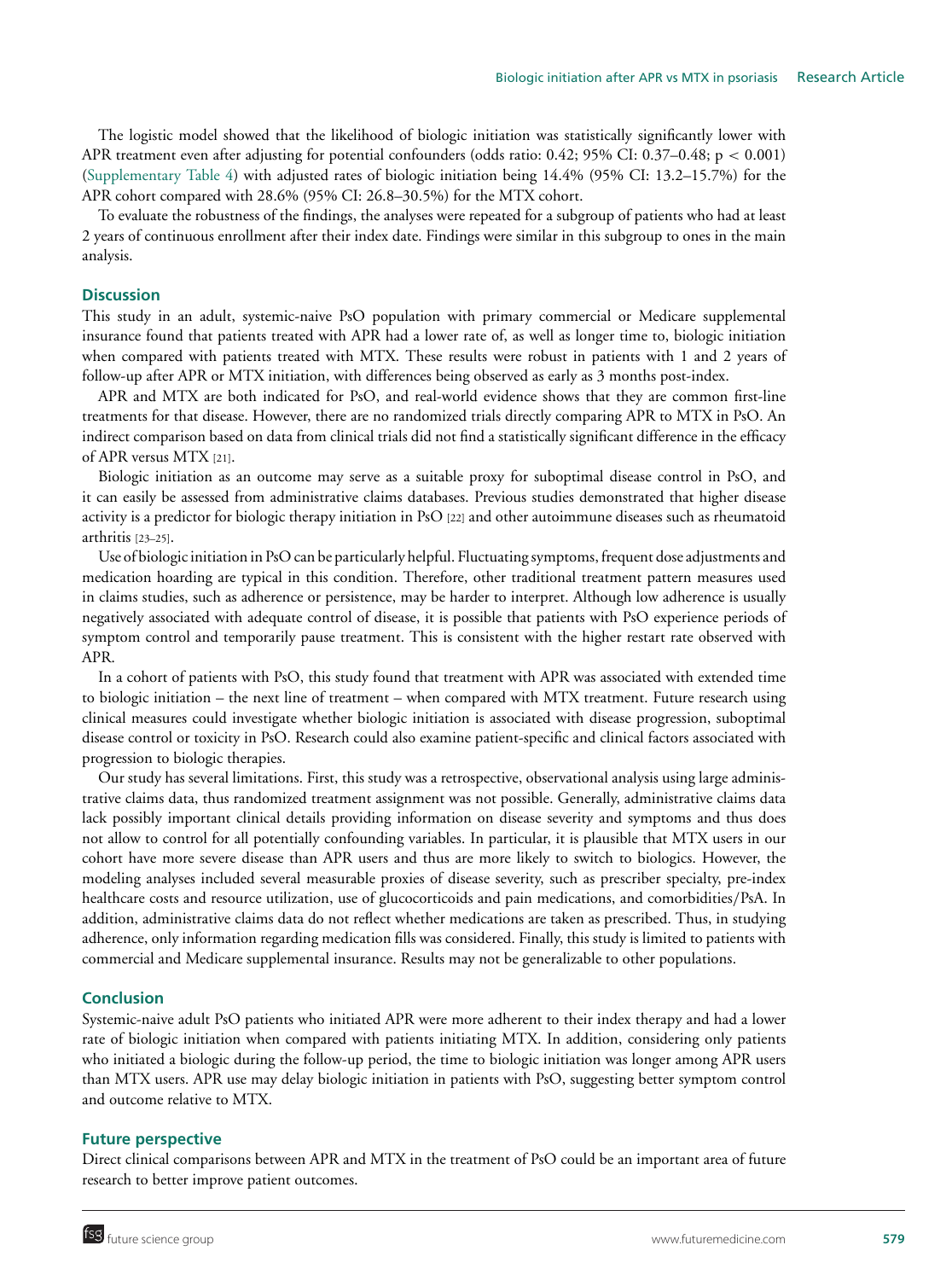#### Summary points

- Apremilast (APR) and methotrexate (MTX) are oral small molecule (OSM) therapies approved by the US FDA for adult patients with psoriasis (PsO).
- Some treatment guidelines recommend MTX and other conventional OSMs before APR and biologics; however, real-world evidence shows that APR and MTX are similarly used as first-line systemic therapies.

#### **Materials & methods**

- We used 2014–2019 claims data from the IBM® MarketScan® Commercial and Medicare Supplemental databases.
- The study population comprised of systemic-naive patients with PsO who started treatment with either APR or MTX between 1 January 2015 and 31 March 2018. PsO patients were identified via diagnosis codes; the first prescription date for APR or MTX was the index date. Patients were categorized by index treatment: APR or MTX.
- Rates of biologic initiation during follow-up were compared between APR and MTX users by logistic and Cox regressions.
- Models were adjusted for baseline covariates: age group, gender, region, prescriber specialty, comorbid PsA, Charlson Comorbidity Index, index year, nonalcoholic fatty liver disease, serious infection, pain medication and glucocorticoid utilization, healthcare utilization and healthcare costs.

#### **Results**

- The likelihood of biologic initiation during follow-up was 58% lower (odds ratio: 0.42; 95% CI: 0.37–0.48; p < 0.001) for APR compared with MTX users.
- APR users had a significantly lower adjusted rate of biologic initiation among APR versus MTX users (14.4% [95% CI: 13.2–15.7%] vs 28.6% [95% CI: 26.8–30.5%]).
- APR users had lower risk of biologic initiation compared with MTX users (hazard ratio: 0.45; 95% CI: 0.40–0.51;  $p < 0.001$ ) at any point in time during the 1-year follow-up.

#### **Conclusion**

• In adults with primary commercial or Medicare supplemental insurance, systemic-naive patients with PsO on APR had a delay in biologic initiation compared with patients on MTX. Additionally, in patients who initiated a biologic during the follow-up period, the time to biologic initiation was longer among APR users than MTX users.

#### Supplementary data

[To view the supplementary data that accompany this paper please visit the journal website at: www.futuremedicine.com](https://www.futuremedicine.com/doi/suppl/10.2217/cer-2021-0311)/doi/ suppl/10.2217/cer-2021-0311

### Author contributions

All authors made substantial contributions to the conception or design of the work, or the acquisition, analysis or interpretation of data for the work; drafted the work or revised it critically for important intellectual content; provided final approval of the version to be published; and made agreement to be accountable for all aspects of the work.

#### Financial & competing interests disclosure

The study was funded by Amgen, Inc. The authors have no other relevant affiliations or financial involvement with any organization or entity with a financial interest in or financial conflict with the subject matter or materials discussed in the manuscript apart from those disclosed. E Chang, M Broder, C Paydar and K Bognar are employees of PHAR, which was hired by Amgen to conduct this study. J Yan was an employee of PHAR at the time of this study. S Richter was an employee of Amgen at the time of this study. P Desai was an employee of Amgen at the time of this study and owned stock in the company. I Khilfeh was an employee of Amgen at the time of this study.

No writing assistance was utilized in the production of this manuscript.

#### Ethical conduct of research

This study used deidentified patient records and did not involve the collection, use or transmittal of individually identifiable data; therefore, institutional review board approval to conduct this study was not necessary.

#### Open access

This work is licensed under the Attribution-NonCommercial-NoDerivatives 4.0 Unported License. To view a copy of this license, visit<http://creativecommons.org/licenses/by-nc-nd/4.0/>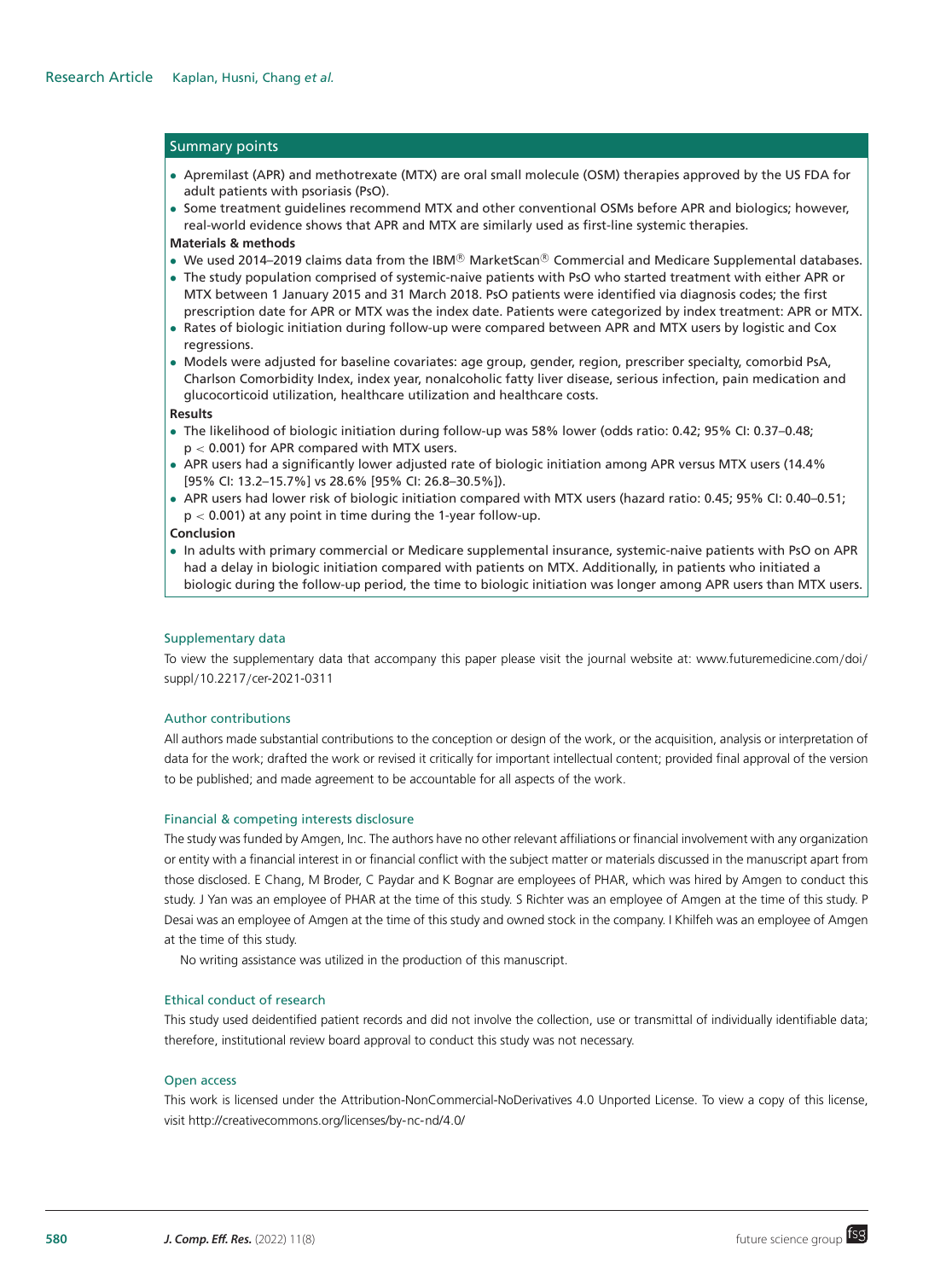## **References**

Papers of special note have been highlighted as: • of interest

- 1. Armstrong AW, Mehta MD, Schupp CW, Gondo GC, Bell SJ, Griffiths CEM. Psoriasis prevalence in adults in the United States. *JAMA Dermatol.* 157(8), 940 (2021).
- **The current prevalence estimates of psoriasis, showing that the disease remains common, affecting 3.0% of the US adult population.**
- 2. Feldman SR, Goffe B, Rice G *et al.* The challenge of managing psoriasis: unmet medical needs and stakeholder perspectives. *Am. Health Drug. Benefits* 9(9), 504–513 (2016).
- **This article highlights the complexity of psoriasis and unmet needs of patients afflicted by the disease.**
- 3. Menter A, Strober BE, Kaplan DH *et al.* Joint AAD-NPF guidelines of care for the management and treatment of psoriasis with biologics. *J. Am. Acad. Dermatol.* 80(4), 1029–1072 (2019).
- **These guidelines cover the use of oral-systemic and nonbiologic medication in the treatment of psoriasis.**
- 4. Menter A, Gelfand JM, Connor C *et al.* Joint American Academy of Dermatology National Psoriasis Foundation guidelines of care for the management of psoriasis with systemic nonbiologic therapies. *J. Am. Acad. Dermatol.* 82(6), 1445–1486 (2020).
- **These guidelines cover the use of biologic agents in the treatment of psoriasis in adults.**
- 5. National Institute for Health and Care Excellence. Psoriasis: Assessment and Management (2017). [www.nice.org.uk/guidance/cg153](http://www.nice.org.uk/guidance/cg153)
- 6. Amatore F, Villani A-P, Tauber M, Viguier M, Guillot B. The Psoriasis Research Group of the French Society of Dermatology (Groupe de Recherche sur le Psoriasis de la Société Française de Dermatologie). French guidelines on the use of systemic treatments for moderate-to-severe psoriasis in adults. *J. Eur. Acad. Dermatol. Venereol.* 33(3), 464–483 (2019).
- 7. Kim WB, Jerome D, Yeung J. Diagnosis and management of psoriasis. *Can. Fam. Physician* 63(4), 278–285 (2017).
- 8. Higa S, Devine B, Patel V, Baradaran S, Wang D, Bansal A. Psoriasis treatment patterns: a retrospective claims study. *Curr. Med. Res. Opin.* 35(10), 1727–1733 (2019).
- **This study indicates that approximately 60% of patients with psoriasis initiated treatment with oral small molecules during the study period, whereas more than 40% initiated a TNF-**α **biologic therapy. Furthermore, more than 50% of the study population used concomitant topical therapy.**
- 9. US Food and Drug Administration. Reditrex Drug Label (2019). www.accessdata.f da.gov/drugsatfda [docs/label/2019/210737s000lbl.pdf](https://www.accessdata.fda.gov/drugsatfda_docs/label/2019/210737s000lbl.pdf)
- 10. UF Food and Drug Administration. Otezla Drug Label (2014). www.accessdata.f da.gov/drugsatfda [docs/label/2014/205437s000lbl.pdf](https://www.accessdata.fda.gov/drugsatfda_docs/label/2014/205437s000lbl.pdf)
- 11. Papp K, Reich K, Leonardi CL *et al.* Apremilast, an oral phosphodiesterase 4 (PDE4) inhibitor, in patients with moderate to severe plaque psoriasis: results of a phase III, randomized, controlled trial (Efficacy and Safety Trial Evaluating the Effects of Apremilast in Psoriasis [ESTEEM] 1). *J. Am. Acad. Dermatol.* 73(1), 37–49 (2015).
- 12. Reich K, Gooderham M, Green L *et al.* The efficacy and safety of apremilast, etanercept and placebo in patients with moderate-to-severe plaque psoriasis: 52-week results from a phase IIIb, randomized, placebo-controlled trial (LIBERATE). *J. Eur. Acad. Dermatol. Venereol.* 31(3), 507–517 (2017).
- 13. West J, Ogston S, Foerster J. Safety and efficacy of methotrexate in psoriasis: a meta-analysis of published trials. *PLoS One* 11(5), e0153740 (2016).
- 14. Zweegers J, Otero M, Reek J *et al.* Effectiveness of biologic and conventional systemic therapies in adults with chronic plaque psoriasis in daily practice: a systematic review. *Acta Derm. Venerol.* 96(4), 453–458 (2016).
- 15. Li X, Andersen KM, Chang H-Y, Curtis JR, Alexander GC. Comparative risk of serious infections among real-world users of biologics for psoriasis or psoriatic arthritis. *Ann. Rheum. Dis.* 79(2), 285–291 (2019).
- 16. Asgari MM, Wu JJ, Gelfand JM *et al.* Validity of diagnostic codes and prevalence of psoriasis and psoriatic arthritis in a managed care population, 1996-2009. *Pharmacoepidemiol. Drug Saf.* 22(8), 842–849 (2013).
- 17. Wu JJ, Pelletier C, Ung B, Tian M. Real-world treatment patterns and healthcare costs among biologic-naive patients initiating apremilast or biologics for the treatment of psoriasis. *J. Med. Econ.* 22(4), 365–371 (2019).
- 18. Charlson ME, Pompei P, Ales KL, MacKenzie CR. A new method of classifying prognostic comorbidity in longitudinal studies: development and validation. *J. Chronic. Dis.* 40(5), 373–383 (1987).
- 19. Deyo RA, Cherkin DC, Ciol MA. Adapting a clinical comorbidity index for use with ICD-9-CM administrative databases. *J. Clin. Epidemiol.* 45(6), 613–619 (1992).
- 20. Agency for Healthcare Research and Quality. HCUP Chronic Condition Indicator (CCI) for ICD-9-CM. (2015). [www.hcup-us.ahrq.gov/toolssoftware/chronic/chronic.jsp](http://www.hcup-us.ahrq.gov/toolssoftware/chronic/chronic.jsp)
- 21. Armstrong AW, Betts KA, Sundaram M, Thomason D, Signorovitch JE. Comparative efficacy and incremental cost per responder of methotrexate versus apremilast for methotrexate-naïve patients with psoriasis. *J. Am. Acad. Dermatol.* 75(4), 740-746 (2016).
- 22. Geale K, Henriksson M, Schmitt-Egenolf M. Evaluating equality in psoriasis healthcare: a cohort study of the impact of age on prescription of biologics. *Br. J. Dermatol.* 174(3), 579–587 (2016).